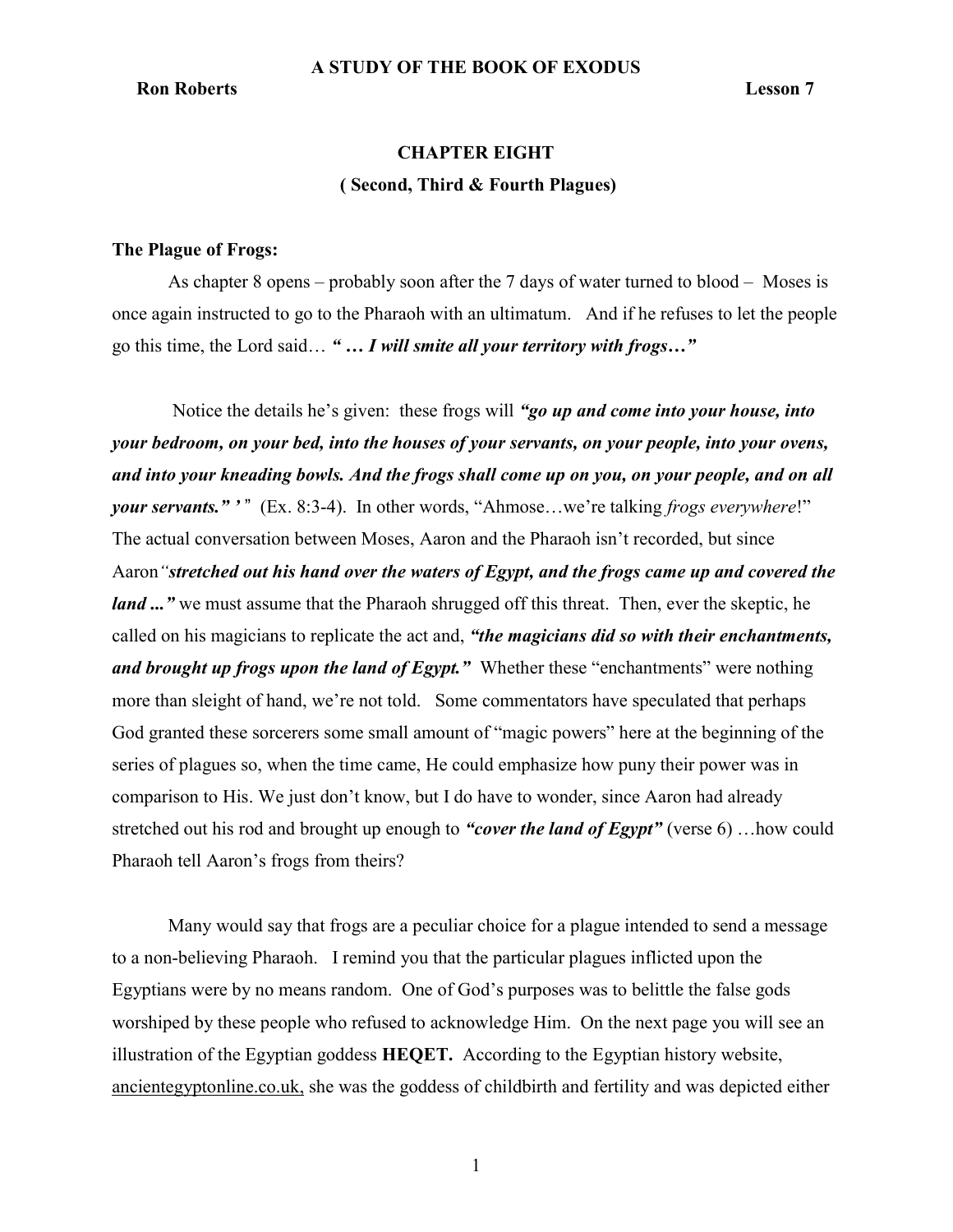#### **Ron Roberts** Lesson 7

completely as a frog, or more commonly, as a woman with the head of a frog. She was said to be the wife of HEH, whom the Egyptians believed was the "newborn craft god," meaning he

"crafted" the body of each newborn person. According to their folklore, after HEH had fashioned each newborn child-to-be, the goddess HEQET would bring the crafted body to life by breathing into its nostrils. Then she would place the living body into the mother's womb. Remember, God told Moses these plagues would "show that Jehovah was the one true God." How better to do that from the very beginning than by sending something they actually revered, but in such a way that this very thing would make them suffer. It turns out "The Lord," which Ahmose admittedly didn't know, could control the natural world and the many gods of the Egyptians.



Can you think of another instance in which this type of mockery was used? Jehovah does something similar in 1 Kings 18 when He has his prophet Elijah go head to head against ALL the prophets of Baal to show that He was the only true God. When they prepared their sacrifice on the altar and called on their god Baal to set it on fire...and he didn't answer, "Elijah mocked them and said, "Cry aloud, for he is a god; either he is meditating, or he is busy, or he is on a journey, or perhaps he is sleeping and must be awakened." How ridiculous to place one's trust in ANYTHING except He who has power over all things – Jehovah.

The first plague lasted for seven days. When Pharaoh saw that all the water of the land had become blood, his heart grew hard and "*he turned and went into his house.*" (7:23)...and apparently just waited it out. This time, though, he called for Moses and Aaron and said, "Entreat the Lord that He may take away the frogs from me and from my people; and I will let the people go, that they may sacrifice to the Lord."

We don't know how long it was until Ahmose called for Moses and Aaron but, just imagine: frogs in every dish in your house, under your feet with every step you take, in your clothes, in your hair, in your bed. No doubt many were eaten by snakes and birds, or crushed beneath chariot wheels or killed by the people who had just "had it" with the infestation. But,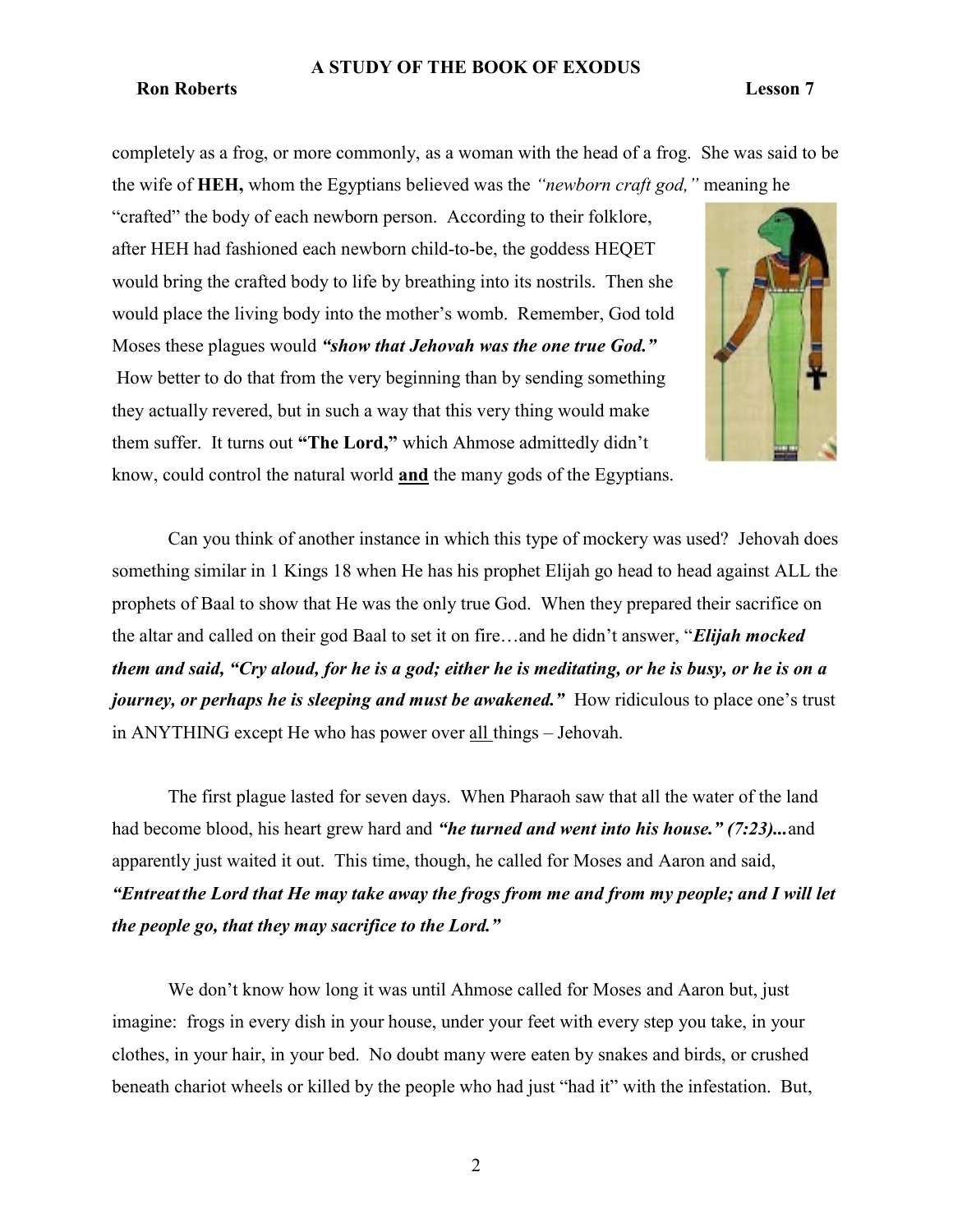# **Ron Roberts** Lesson 7

there was no escaping them. The ones that died were replaced by others, rising from the Nile. My guess is, it didn't take Ahmose too much time to cry "uncle."

I can't help but wonder what was going through Moses' mind when he got the summons to report to Pharaoh: "Is this it? Do the people get to leave Egypt now? Is our work here done?" Moses says to him, without hesitation, "You tell me... When shall I entreat the Lord for you and your servants and your people, that the frogs be destroyed from you and your houses that they may be left only in the Nile." I imagine Pharaoh's quick reply, "Tomorrow!" may have brought a small smile to Moses' face.

We are not told of any agreement between Jehovah and Moses on how to respond to the Pharaoh each time he made his fake promises, but we do know Moses said: "Tomorrow. May it be according to your word that you may know that there is no one like the Lord our God! And the frogs will depart from you and your houses, and your servants and your people. They will be left only in the Nile." Then Moses left the Pharaoh's presence and verse 12 says he "cried" unto the Lord concerning the frogs." The Hebrew word translated "cried" is "Tsaaq" which means to "cry out, shriek, or proclaim." I imagine Moses' cry to be one of excitement, or perhaps relief. When Aaron's rod turned the water to blood, the Pharaoh had walked away and more or less shut the door in Moses' face; but this time, he had agreed to release the Israelites! Moses had been warned that the Pharaoh's heart would be hardened, but that doesn't mean he wasn't hopeful for this quick resolution. So, "the Lord did according to the words of Moses..." and the frogs died out and were piled everywhere: evidence that as quickly as the Lord could make the frogs appear, He could also take them away... "and the land stank."

Pay attention to verse 15: "But when Pharaoh saw that there was relief, he hardened his heart and did not heed them, as the Lord had said." It says he hardened his heart. Back in Chapter 7:3, before the plagues began, God said  $He$  would harden the Pharaoh's heart in order to "multiply my signs and my wonders in the land of  $E$ gypt..." In verse 14 of that same chapter the Lord said, "Pharaoh's heart is hardened..." which means God has done what He said He would do. Throughout this chapter, it is said that Pharaoh hardened his own heart. Then, after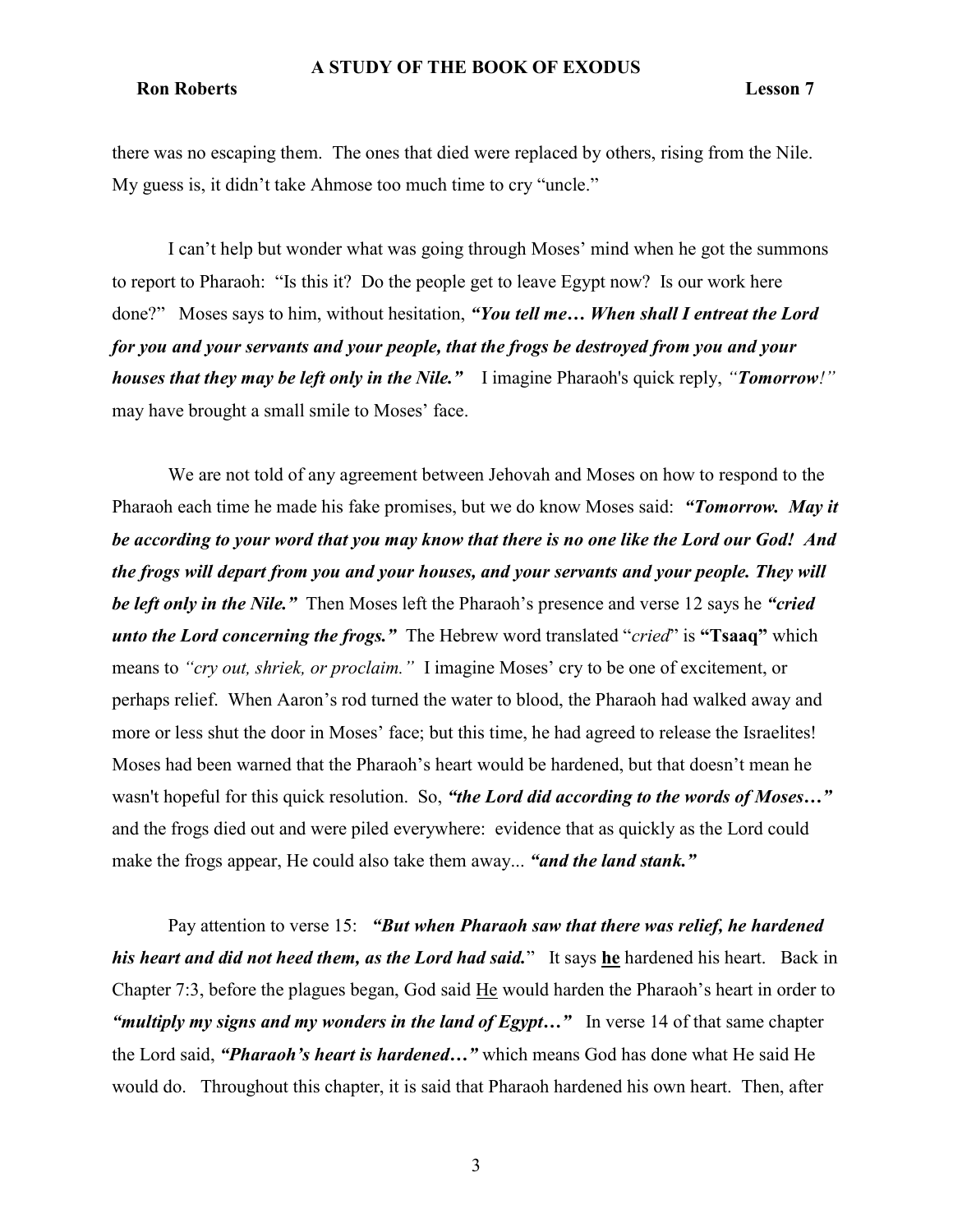# **Ron Roberts** Lesson 7

the sixth plague, and also after the eighth, ninth and tenth, we're told that God hardened the Pharaoh's heart. As we previously discussed, God's hardening of a person's heart is His "judgment" of them. The Hebrew word "judgment" is "Shephet" and Strong's Hebrew Dictionary describes it as "a sentence or infliction" a "final judgment." Therefore, God enhanced the stubbornness already in the Pharaoh's heart to accomplish His purpose.

The plague of frogs is an interesting, almost humorous bible class story that makes children squirm as they imagine frogs all over their house and their yard, but beneath that surface, we are meant to see God's supreme power at work.

We already discussed how the use of frogs was a direct "shot" at their worship of HEQET, a goddess of fertility and childbearing (depicted as a squatting frog or a woman with the head of a frog), but consider this: perhaps the plague of the frogs was an even more pointed message than that. Think back to how the book of Exodus began: the Pharaoh, so alarmed by the Hebrews' number and strength, that he called for the death of all new-born male children to reduce them. Could it be that God was saying "You can't mess with the fertility of My people?" Could God be "repaying" the Pharaoh by using the symbol of his "goddess of fertility" as His instrument?

And of course, how appropriate that God shows His power and authority by taking something weak, small, and wretched, and using it to foil the wise and strong of this world. The Pharaoh certainly wasn't exempt from the frog infestation, you know. They were in his bed and on his throne and at his dinner table, too. And like before, though his magicians did manage to replicate the feat to some undisclosed degree… they did not seem to be able to remove it.

Plagues 1-9 follow a repetitive pattern: first, the plague is threatened, then it is implemented, a hollow promise is made by Pharaoh, and the plague is removed. On several occasions, Moses is directed to tell the Pharaoh "Thus says the Lord" before outlining the details of the plague He is about to inflict. It is a divine formula, and highlights the fact that God is in control every step of the way. Don't forget, the Pharaoh of Egypt was often called 'the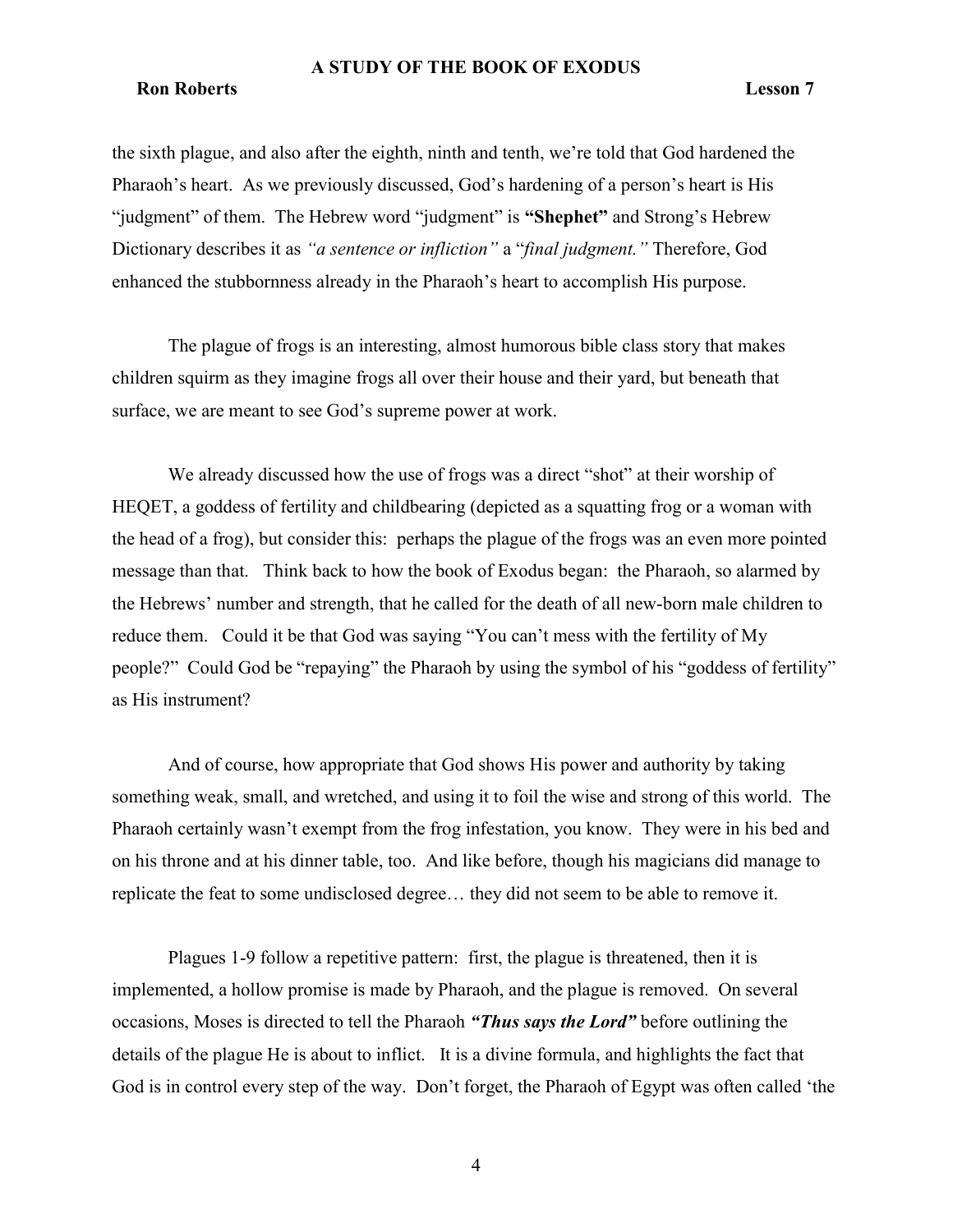# **Ron Roberts** Lesson 7

lord' by his people. So, when Moses tells him what the real Lord has in store – then makes it happen just as he said it would – it further undermines Pharaoh's authority and places him in subjection to the Lord of all, Jehovah.

# The plagues of Gnats/Lice:

"So the Lord said to Moses, "Say to Aaron, 'Stretch out your rod, and strike the dust of the land, so that it may become lice all the land of Egypt." First, let me say that, in regard to exactly which insect is being talked about here – we're not sure. The Hebrew word used is "Kinnim" and according to Spence is only found here and in two passages in the Psalms which celebrate the Exodus. Some manuscripts put forth the word "Kane" and translate it as "gnat." It is rendered in most bible versions as either "*lice*," "gnats," or simply "*insects*." Josephus believes it to have been "lice" as do the translators of the 1611 KJV. However, several authorities (Philo, Artapanus, Origen, Rosenmuller, among others) favor "gnats" or lean toward "*mosquitos*". The only thing we can know for sure is that it was terrible. Verse 17 tells us Aaron struck the "*dust of the earth*" and "*all the dust of the earth became lice (mosquitoes?)* throughout all the land of Egypt." Think about that for a second: every grain of dust.

And it affected both man and beast, of course. Kalisch, a respected commentator, notes that mosquitoes are especially hard on cattle and horses. They fly into their eyes and nostrils, driving them to madness or even death. Many of us have had countless summer evenings on the porch cut short by mosquitos – too much swatting to be relaxing. And that is a small irritation in comparison to these which came forth as "all the dust of the earth".

Notice that this third plague comes with an interesting change: "Now the magicians so worked with their enchantments to bring forth lice, but they could not... Then the magicians said to Pharaoh, "This is the finger of God." I'm not sure the word God should be capitalized in this verse, because it doesn't seem probable that the magicians believed in a single omnipotent God. However, they did admit to the Pharaoh that this was beyond their capabilities. Could it be that they recognized that this God that Moses and Aaron worshiped was superior? If so,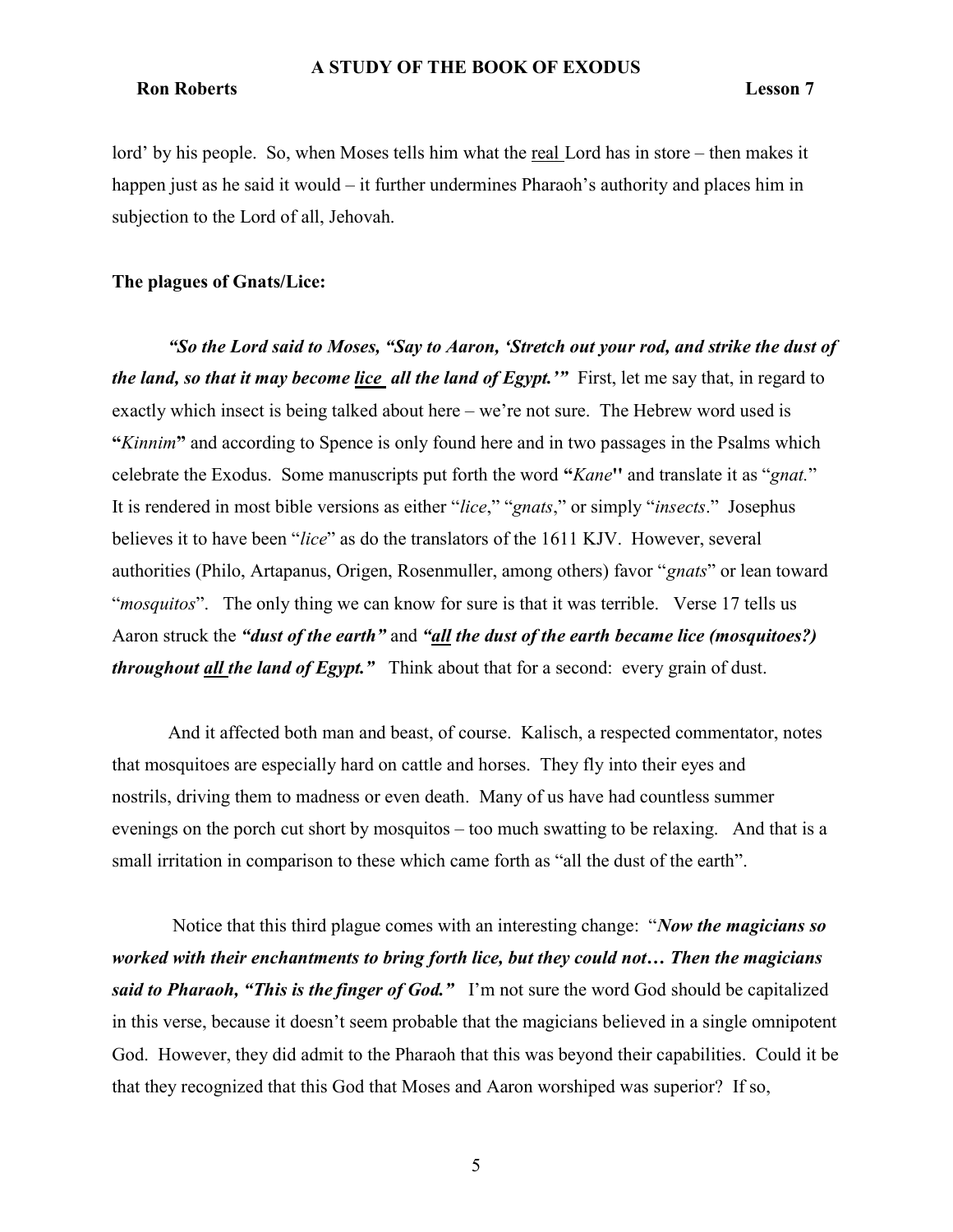# **Ron Roberts** Lesson 7

capitalizing His name is warranted. It's interesting that the Pharaoh's heart was hardened even to them, for when they stepped back, shook their heads, admitted defeat and said, "This is the finger of God," Pharaoh still turned away.

# The Plague of Flies:

This time, as He did in the first plague, God instructs Moses to rise early and go down to the river to meet the Pharaoh there. Again, he is told to repeat the phrase, "Thus saith the Lord" so Pharaoh hears yet another time that the real Lord is behind all that his people have and will endure. "Behold, I will send swarms of flies on you and your servants, on your people and into your houses. The houses of the Egyptians shall be full of swarms of flies, and also the ground on which they stand..." Just like before, he's forewarned and given some specifics. So, when it all happens — when everything goes just as predicted — he will see that the real God is SO much in control that he is Master of every single detail.

First, let's deal with the phrase "swarm of flies". The actual word used here comes from the Hebrew word "ereb," usually translated as "*mingled*," therefore indicating more than just one type of insect. There are commentators who insist that the insect in question here is the dogfly – particularly hateful to the Egyptians since they held dogs in the highest reverence and in



fact worshiped ANUBIS, sometimes pictured as a Jackal, but more often presented in the form of a dog as shown at left. However, I agree with Adam Clarke who favors the literal construction of the word "ereb:" As he explains, we see that exact word used later in Exodus 12:38, where it expresses a "mixed multitude of different kinds of people" accompanying the Israelites as they left Egypt. Since the

word "ereb" is used in both places, to refer to the swarm of insects and to a mixed multitude of people, I don't believe we're talking about one species of fly. I imagine this swarm was, in fact, made up of many insects like flies, wasps, hornets, etc.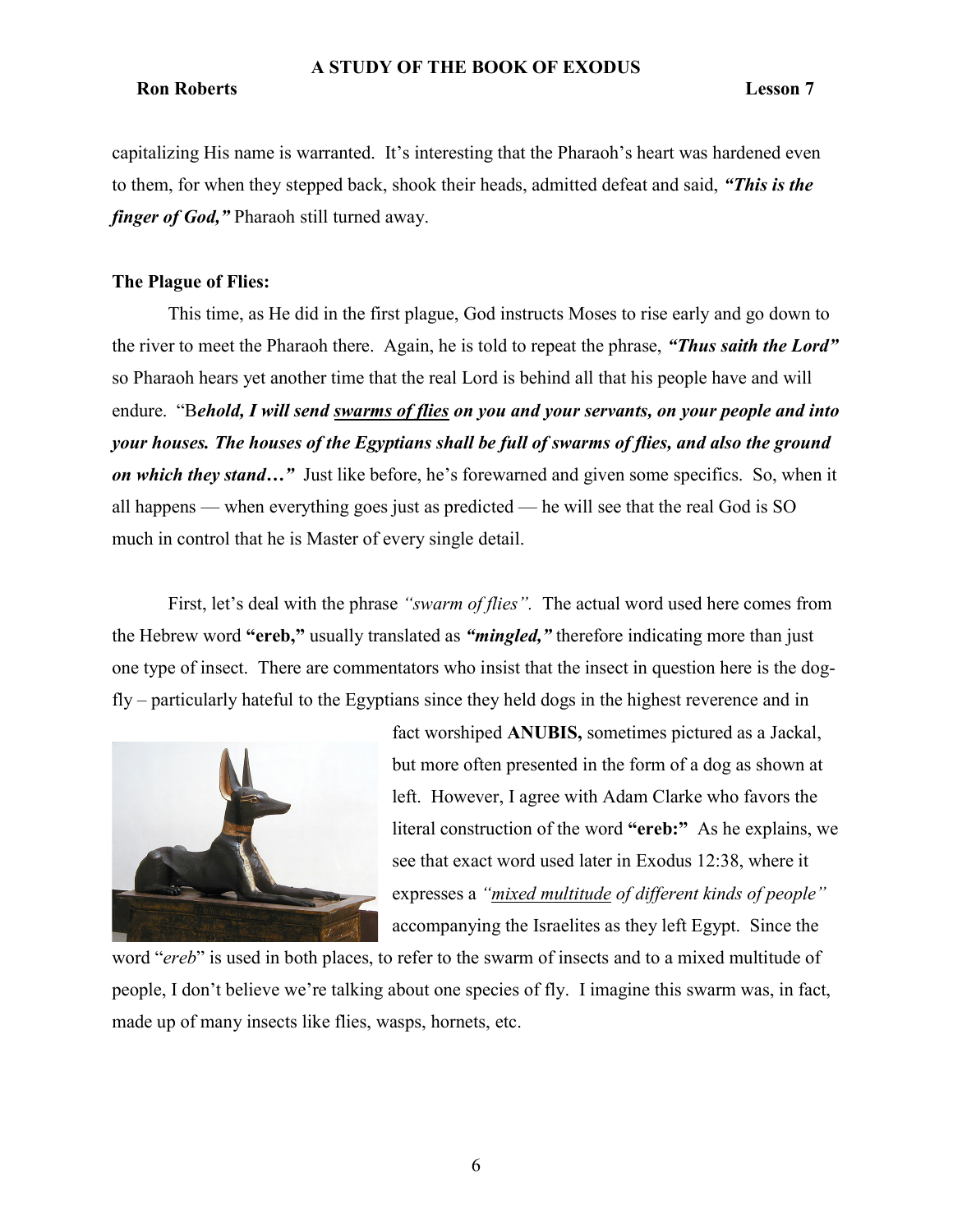## **Ron Roberts** Lesson 7

In the last plague, the magicians acknowledged the power of Moses' God and declared themselves "out of His league." They were unable to replicate the gnats (or lice) and were past trying to match God's power. This time, a couple more "firsts" happen. For one, the Lord says He is going to "set apart the land of Goshen" so that God's people will not endure this plague. Have you always assumed the Israelites did not suffer the lack of clean water, the abundance of frogs or the multitude of lice or gnats? Apparently they too were subjected to those plagues. But in this instance, there will be NO swarms of flies in Goshen, where the Israelites dwell, so "in order that you may know that I am the Lord in the midst of the land. I will make a difference between My people and your people. Tomorrow this sign shall be."

Also on this occasion, Pharaoh makes a counter offer to Moses. After suffering the effects of the flies, Ahmose calls for Moses and offers to let them go worship their God…as long as they stay within the borders of Egypt. Moses quickly says that is not possible. "It is not right to do so, for we would be sacrificing the abomination of the Egyptians to the Lord our God. If we sacrifice the abomination of the Egyptians before their eyes, then will they not stone us?" In other words, they would be sacrificing the very animals that the Egyptians not only held sacred, but also protected by laws and customs so that they could not be slain.

We tend to forget just how far reaching the Egyptian gods were: the sun, moon, planets, stars, the river Nile, dogs, cats, and believe it or not – even onions and leeks from the garden were worshiped! According to Eusebius, the Egyptians believed certain giants made war on the gods, and the gods took refuge in Egypt and assumed the shapes of different kinds of animals to disguise themselves should the giants return. This may explain why their list of "deities" is so lengthy.

Of course, the God of Moses – our God – will not bargain with Pharaoh, so Moses stands firm on His original terms: "We will go three days' journey into the wilderness and sacrifice to the Lord our God as He will command us."